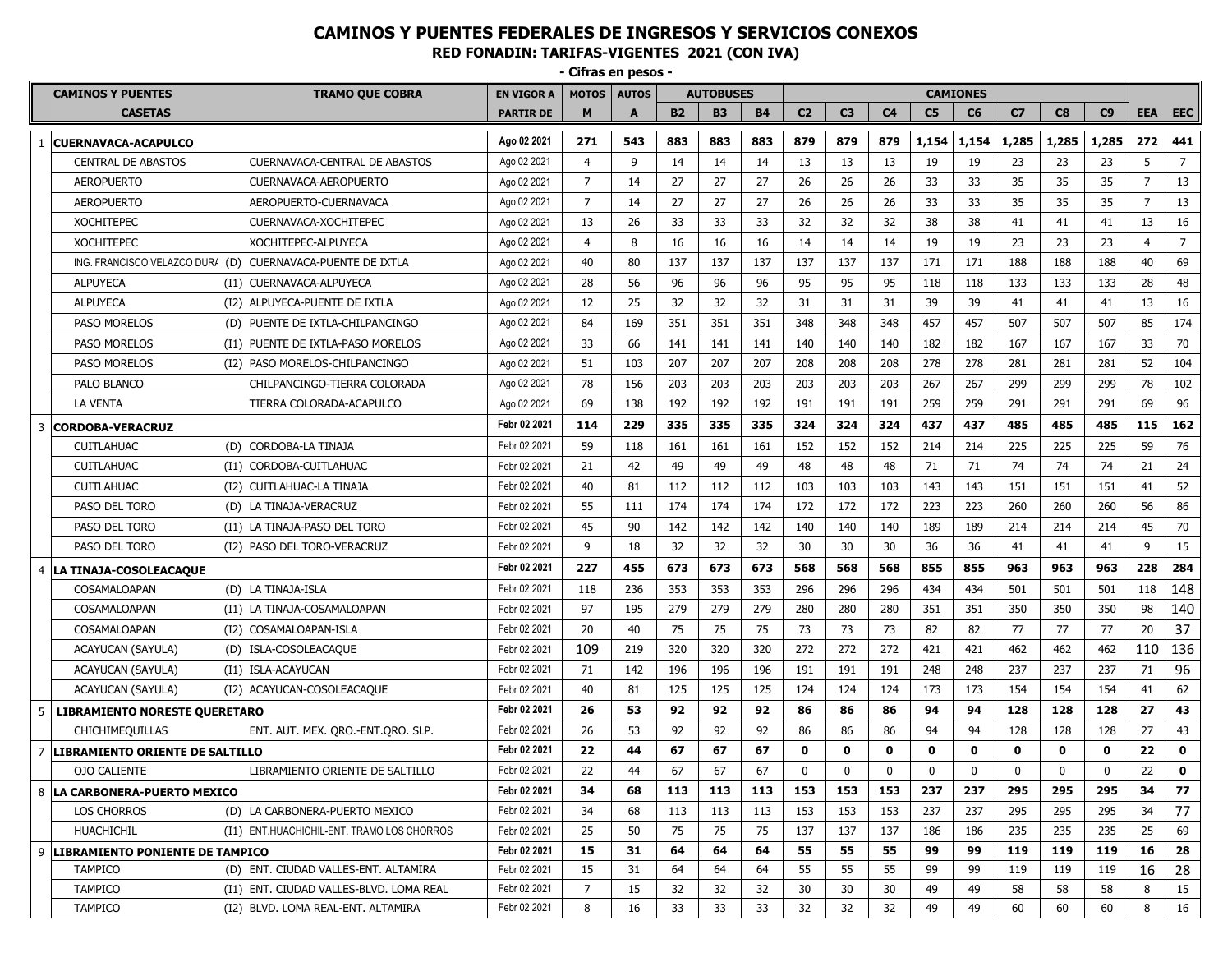**- Cifras en pesos -**

| <b>CAMINOS Y PUENTES</b><br><b>TRAMO QUE COBRA</b> |     | <b>EN VIGOR A</b>                   | <b>MOTOS</b>     | <b>AUTOS</b><br><b>AUTOBUSES</b> |    |           | <b>CAMIONES</b> |           |                |                |                |                |     |                |     |     |                |                |
|----------------------------------------------------|-----|-------------------------------------|------------------|----------------------------------|----|-----------|-----------------|-----------|----------------|----------------|----------------|----------------|-----|----------------|-----|-----|----------------|----------------|
| <b>CASETAS</b>                                     |     |                                     | <b>PARTIR DE</b> | M                                | A  | <b>B2</b> | <b>B3</b>       | <b>B4</b> | C <sub>2</sub> | C <sub>3</sub> | C <sub>4</sub> | C <sub>5</sub> | C6  | C <sub>7</sub> | C8  | C9  | <b>EEA</b>     | <b>EEC</b>     |
| 11 CHAMPOTON-CAMPECHE                              |     |                                     | Febr 02 2021     | 40                               | 80 | 126       | 126             | 126       | 124            | 124            | 124            | 214            | 214 | 259            | 259 | 259 | 40             | 62             |
| <b>SEYBAPLAYA</b>                                  |     | (D) CHAMPOTON-CAMPECHE              | Febr 02 2021     | 40                               | 80 | 126       | 126             | 126       | 124            | 124            | 124            | 214            | 214 | 259            | 259 | 259 | 40             | 62             |
| <b>SEYBAPLAYA</b>                                  |     | (I1) VILLA MADERO-SEYBAPLAYA        | Febr 02 2021     | 16                               | 33 | 40        | 40              | 40        | 39             | 39             | 39             | 75             | 75  | 77             | 77  | 77  | 17             | 20             |
| <b>SEYBAPLAYA</b>                                  |     | (I2) SEYBAPLAYA-CAMPECHE            | Febr 02 2021     | 24                               | 49 | 85        | 85              | 85        | 82             | 82             | 82             | 140            | 140 | 154            | 154 | 154 | 25             | 41             |
| 12 CHAMAPA-LECHERIA                                | (1) |                                     | Febr 02 2021     | 28                               | 57 | 99        | 99              | 99        | 93             | 93             | 93             | 142            | 142 | 176            | 176 | 176 | 29             | 47             |
| <b>CHAMAPA</b>                                     |     | CHAMAPA-LECHERIA                    | Febr 02 2021     | 28                               | 57 | 99        | 99              | 99        | 93             | 93             | 93             | 142            | 142 | 176            | 176 | 176 | 29             | 47             |
| <b>CHAMAPA</b>                                     |     | * CHAMAPA-ENT.SAN MIGUEL            | Febr 02 2021     | 25                               | 51 | 85        | 85              | 85        | 83             | 83             | 83             | 120            | 120 | 158            | 158 | 158 | 26             | 42             |
| <b>CHAMAPA</b>                                     |     | CHAMAPA-LAGO DE GUADALUPE           | Febr 02 2021     | 24                               | 49 | 82        | 82              | 82        | 82             | 82             | 82             | 118            | 118 | 153            | 153 | 153 | 25             | 41             |
| <b>CHAMAPA</b>                                     |     | * CHAMAPA-ATIZAPAN                  | Febr 02 2021     | 19                               | 39 | 63        | 63              | 63        | 61             | 61             | 61             | 94             | 94  | 126            | 126 | 126 | 20             | 31             |
| <b>CHAMAPA</b>                                     |     | * CHAMAPA-MADIN                     | Febr 02 2021     | 14                               | 28 | 45        | 45              | 45        | 44             | 44             | 44             | 64             | 64  | 91             | 91  | 91  | 14             | 22             |
| <b>CHAMAPA</b>                                     |     | * CHAMAPA-SAN MATEO NOPALA          | Febr 02 2021     | 5                                | 11 | 22        | 22              | 22        | 18             | 18             | 18             | 30             | 30  | 39             | 39  | 39  | 6              | 9              |
| <b>CHAMAPA</b>                                     |     | CHAMAPA-CIPRESES                    | Febr 02 2021     | 3                                | 6  | 9         | 9               | 9         | 9              | 9              | 9              | 14             | 14  | 19             | 19  | 19  | 3              | 5              |
| <b>CIPRESES</b>                                    |     | * CIPRESES-LECHERIA                 | Febr 02 2021     | 25                               | 50 | 88        | 88              | 88        | 87             | 87             | 87             | 128            | 128 | 168            | 168 | 168 | 25             | 44             |
| <b>CIPRESES</b>                                    |     | CIPRESES-ENT.SAN MIGUEL             | Febr 02 2021     | 21                               | 43 | 73        | 73              | 73        | 73             | 73             | 73             | 102            | 102 | 137            | 137 | 137 | 22             | 37             |
| <b>CIPRESES</b>                                    |     | * CIPRESES-LAGO DE GUADALUPE        | Febr 02 2021     | 21                               | 42 | 71        | 71              | 71        | 71             | 71             | 71             | 102            | 102 | 135            | 135 | 135 | 21             | 36             |
| <b>CIPRESES</b>                                    |     | CIPRESES-ATIZAPAN                   | Febr 02 2021     | 16                               | 33 | 51        | 51              | 51        | 49             | 49             | 49             | 76             | 76  | 101            | 101 | 101 | 17             | 25             |
| <b>CIPRESES</b>                                    |     | CIPRESES-MADIN                      | Febr 02 2021     | 11                               | 22 | 37        | 37              | 37        | 35             | 35             | 35             | 50             | 50  | 70             | 70  | 70  | 11             | 18             |
| <b>CIPRESES</b>                                    |     | * CIPRESES-SAN MATEO NOPALA         | Febr 02 2021     | 2                                | 5  | 13        | 13              | 13        | 9              | 9              | 9              | 17             | 17  | 20             | 20  | 20  | 3              | 5              |
| SAN MATEO NOPALA                                   |     | * SAN MATEO NOPALA-LECHERIA         | Febr 02 2021     | 24                               | 48 | 75        | 75              | 75        | 81             | 81             | 81             | 115            | 115 | 151            | 151 | 151 | 24             | 41             |
| SAN MATEO NOPALA                                   |     | SAN MATEO NOPALA-ENT.SAN MIGUEL     | Febr 02 2021     | 20                               | 40 | 63        | 63              | 63        | 67             | 67             | 67             | 91             | 91  | 122            | 122 | 122 | 20             | 34             |
| <b>SAN MATEO NOPALA</b>                            |     | * SN MATEO NOPALA-LAGO DE GUADALUPE | Febr 02 2021     | 18                               | 37 | 59        | 59              | 59        | 61             | 61             | 61             | 85             | 85  | 115            | 115 | 115 | 19             | 31             |
| SAN MATEO NOPALA                                   |     | * SAN MATEO NOPALA-ATIZAPAN         | Febr 02 2021     | 14                               | 28 | 39        | 39              | 39        | 40             | 40             | 40             | 59             | 59  | 85             | 85  | 85  | 14             | 20             |
| SAN MATEO NOPALA                                   |     | SAN MATEO NOPALA-MADIN              | Febr 02 2021     | 9                                | 18 | 25        | 25              | 25        | 28             | 28             | 28             | 34             | 34  | 49             | 49  | 49  | 9              | 14             |
| <b>MADIN</b>                                       |     | * MADIN-LECHERIA                    | Febr 02 2021     | 14                               | 28 | 49        | 49              | 49        | 49             | 49             | 49             | 76             | 76  | 97             | 97  | 97  | 14             | 25             |
| MADIN                                              |     | MADIN-ENT.SAN MIGUEL                | Febr 02 2021     | 10                               | 21 | 36        | 36              | 36        | 36             | 36             | 36             | 52             | 52  | 70             | 70  | 70  | 11             | 18             |
| MADIN                                              |     | * MADIN-LAGO DE GUADALUPE           | Febr 02 2021     | 9                                | 19 | 34        | 34              | 34        | 35             | 35             | 35             | 49             | 49  | 62             | 62  | 62  | 10             | 18             |
| <b>MADIN</b>                                       |     | * MADIN-ATIZAPAN                    | Febr 02 2021     | 3                                | 7  | 15        | 15              | 15        | 13             | 13             | 13             | 23             | 23  | 27             | 27  | 27  | $\overline{4}$ | $\overline{7}$ |
| ATIZAPAN                                           |     | * ATIZAPAN-LECHERIA                 | Febr 02 2021     | 9                                | 18 | 34        | 34              | 34        | 33             | 33             | 33             | 50             | 50  | 66             | 66  | 66  | 9              | 17             |
| ATIZAPAN                                           |     | ATIZAPAN-ENT.SAN MIGUEL             | Febr 02 2021     | 5                                | 11 | 22        | 22              | 22        | 24             | 24             | 24             | 30             | 30  | 38             | 38  | 38  | 6              | 12             |
| ATIZAPAN                                           |     | * ATIZAPAN-LAGO DE GUADALUPE        | Febr 02 2021     | $\overline{4}$                   | 8  | 19        | 19              | 19        | 22             | 22             | 22             | 25             | 25  | 30             | 30  | 30  | $\overline{4}$ | 11             |
| LAGO DE GUADALUPE                                  |     | LAGO DE GUADALUPE-ENT.SAN MIGUEL    | Febr 02 2021     | 1                                | 3  | 6         | 6               | 6         | 6              | 6              | 6              | 9              | 9   | 12             | 12  | 12  | $\overline{2}$ | 3              |
| LAGO DE GUADALUPE                                  |     | * LAGO DE GUADALUPE-LECHERIA        | Febr 02 2021     | 3                                | 7  | 15        | 15              | 15        | 13             | 13             | 13             | 28             | 28  | 34             | 34  | 34  | 4              | 7              |
| LECHERIA                                           |     | ENT.SAN MIGUEL-LECHERIA             | Febr 02 2021     | 3                                | 6  | 12        | 12              | 12        | 12             | 12             | 12             | 25             | 25  | 31             | 31  | 31  | 3              | 6              |
| <b>LOMAS VERDES</b>                                |     | LOMAS VERDES-LECHERIA               | Febr 02 2021     | 24                               | 49 | 85        | 85              | 85        | 83             | 83             | 83             | 119            | 119 | 158            | 158 | 158 | 25             | 42             |
| <b>LOMAS VERDES</b>                                |     | LOMAS VERDES-ENT.SAN MIGUEL         | Febr 02 2021     | 20                               | 40 | 70        | 70              | 70        | 67             | 67             | 67             | 98             | 98  | 133            | 133 | 133 | 20             | 34             |
| <b>LOMAS VERDES</b>                                |     | LOMAS VERDES-LAGO DE GUADALUPE      | Febr 02 2021     | 17                               | 35 | 61        | 61              | 61        | 59             | 59             | 59             | 87             | 87  | 116            | 116 | 116 | 18             | 30             |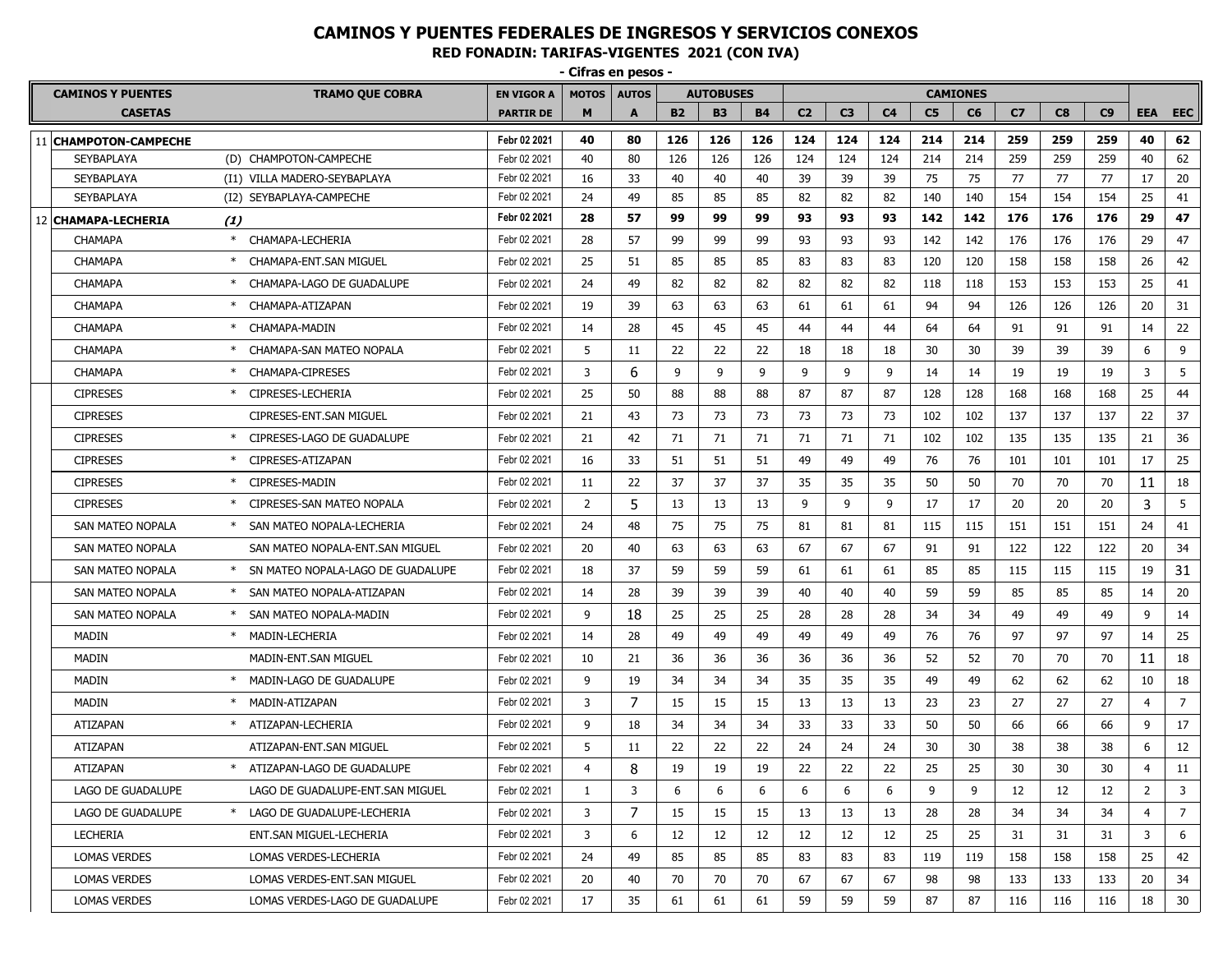|                                             |                                                  |                                 | - Cilias ell pesos |                |              |           |                  |           |                |                |                |                |                 |                |       |       |            |            |
|---------------------------------------------|--------------------------------------------------|---------------------------------|--------------------|----------------|--------------|-----------|------------------|-----------|----------------|----------------|----------------|----------------|-----------------|----------------|-------|-------|------------|------------|
|                                             | <b>CAMINOS Y PUENTES</b>                         | <b>TRAMO QUE COBRA</b>          | <b>EN VIGOR A</b>  | <b>MOTOS</b>   | <b>AUTOS</b> |           | <b>AUTOBUSES</b> |           |                |                |                |                | <b>CAMIONES</b> |                |       |       |            |            |
|                                             | <b>CASETAS</b>                                   |                                 | <b>PARTIR DE</b>   | M              | A            | <b>B2</b> | <b>B3</b>        | <b>B4</b> | C <sub>2</sub> | C <sub>3</sub> | C <sub>4</sub> | C <sub>5</sub> | C6              | C <sub>7</sub> | C8    | C9    | <b>EEA</b> | <b>EEC</b> |
|                                             | <b>LOMAS VERDES</b>                              | LOMAS VERDES-ATIZAPAN           | Febr 02 2021       | 14             | 28           | 44        | 44               | 44        | 40             | 40             | 40             | 64             | 64              | 81             | 81    | 81    | 14         | 20         |
|                                             | <b>LOMAS VERDES</b>                              | LOMAS VERDES-MADIN              | Febr 02 2021       | $\overline{7}$ | 15           | 29        | 29               | 29        | 28             | 28             | 28             | 40             | 40              | 55             | 55    | 55    | 8          | 14         |
|                                             | <b>LOMAS VERDES</b>                              | LOMAS VERDES-SAN MATEO NOPALA   | Febr 02 2021       | 9              | 18           | 33        | 33               | 33        | 32             | 32             | 32             | 46             | 46              | 53             | 53    | 53    | 9          | 16         |
|                                             | <b>LOMAS VERDES</b>                              | LOMAS VERDES-CIPRESES           | Febr 02 2021       | 14             | 28           | 44        | 44               | 44        | 43             | 43             | 43             | 64             | 64              | 87             | 87    | 87    | 14         | 22         |
|                                             | <b>LOMAS VERDES</b>                              | LOMAS VERDES-CHAMAPA            | Febr 02 2021       | 16             | 33           | 56        | 56               | 56        | 55             | 55             | 55             | 82             | 82              | 110            | 110   | 110   | 17         | 28         |
|                                             |                                                  | LECHERIA RETORNO                | Febr 02 2021       | 28             | 57           | 99        | 99               | 99        | 93             | 93             | 93             | 142            | 142             | 175            | 175   | 175   | 29         | 47         |
|                                             | 13 ESTACION DON - NOGALES                        |                                 | Febr 02 2021       | 218            | 441          | 736       | 736              | 736       | 724            | 724            | 724            | 1,084          | 1,084           | 1,276          | 1,276 | 1,276 | 223        | 363        |
|                                             | <b>ESTACION DON</b>                              | ESTACION DON - NAVOJOA          | Febr 02 2021       | 46             | 93           | 151       | 151              | 151       | 148            | 148            | 148            | 222            | 222             | 255            | 255   | 255   | 47         | 74         |
|                                             | <b>FUNDICION</b>                                 | NAVOJOA-CIUDAD OBREGON          | Febr 02 2021       | 46             | 93           | 151       | 151              | 151       | 148            | 148            | 148            | 222            | 222             | 255            | 255   | 255   | 47         | 74         |
|                                             | <b>ESPERANZA</b>                                 | CIUDAD OBREGON-GUAYMAS          | Febr 02 2021       | 46             | 93           | 151       | 151              | 151       | 148            | 148            | 148            | 222            | 222             | 255            | 255   | 255   | 47         | 74         |
|                                             | <b>GUAYMAS</b>                                   | LIBRAMIENTO GUAYMAS             | Febr 02 2021       | 19             | 39           | 82        | 82               | 82        | 83             | 83             | 83             | 121            | 121             | 146            | 146   | 146   | 20         | 42         |
|                                             | <b>HERMOSILLO</b>                                | HERMOSILLO-MAGDALENA DE KINO    | Febr 02 2021       | 46             | 93           | 152       | 152              | 152       | 148            | 148            | 148            | 222            | 222             | 266            | 266   | 266   | 47         | 74         |
|                                             | <b>MAGDALENA</b>                                 | LIBRAMIENTO MAGDALENA DE KINO   | Febr 02 2021       | 15             | 30           | 49        | 49               | 49        | 49             | 49             | 49             | 75             | 75              | 99             | 99    | 99    | 15         | 25         |
|                                             | LIB. CD. OBREGON (LICO)                          | CIUDAD OBREGON-GUAYMAS          | Febr 02 2021       | 42             | 84           | 136       | 136              | 136       | 133            | 133            | 133            | 199            | 199             | 229            | 229   | 229   | 42         | 68         |
| 14 GOMEZ PALACIO-CORRALITOS-AUTOPISTA UNION |                                                  |                                 | Febr 02 2021       | 139            | 280          | 392       | 392              | 392       | 342            | 342            | 342            | 567            | 567             | 635            | 635   | 635   | 141        | 172        |
|                                             | <b>BERMEJILLO</b><br>GOMEZ PALACIO-EST, BANDERAS |                                 |                    | 65             | 131          | 190       | 190              | 190       | 165            | 165            | 165            | 280            | 280             | 322            | 322   | 322   | 66         | 83         |
|                                             | <b>CEBALLOS</b>                                  | EST. BANDERAS-CORRALITOS        | Febr 02 2021       | 74             | 149          | 202       | 202              | 202       | 177            | 177            | 177            | 287            | 287             | 313            | 313   | 313   | 75         | 89         |
|                                             | <b>15 TORREON - SALTILLO</b>                     |                                 | Febr 02 2021       | 111            | 224          | 379       | 379              | 379       | 330            | 330            | 330            | 467            | 467             | 530            | 530   | 530   | 113        | 165        |
|                                             | LA CUCHILLA                                      | MATAMOROS-LA CUCHILLA           | Febr 02 2021       | 40             | 81           | 142       | 142              | 142       | 122            | 122            | 122            | 180            | 180             | 205            | 205   | 205   | 41         | 61         |
|                                             | PLAN DE AYALA                                    | PLAN DE AYALA-EL PORVENIR       | Febr 02 2021       | 71             | 143          | 237       | 237              | 237       | 208            | 208            | 208            | 287            | 287             | 325            | 325   | 325   | 72         | 104        |
|                                             | <b>16 AGUA DULCE-CARDENAS</b>                    |                                 | Febr 02 2021       | 42             | 85           | 162       | 162              | 162       | 136            | 136            | 136            | 222            | 222             | 278            | 278   | 278   | 43         | 68         |
|                                             | LA VENTA (AGUADULCE)                             | (D) AGUADULCE-CARDENAS          | Febr 02 2021       | 42             | 85           | 162       | 162              | 162       | 136            | 136            | 136            | 222            | 222             | 278            | 278   | 278   | 43         | 68         |
|                                             | LA VENTA (AGUADULCE)                             | (I1) AGUADULCE-ENTR.MAGALLANES  | Febr 02 2021       | 20             | 40           | 83        | 83               | 83        | 82             | 82             | 82             | 113            | 113             | 119            | 119   | 119   | 20         | 41         |
|                                             | LA VENTA (AGUADULCE)                             | (I2) ENT. MAGALLANES-CARDENAS   | Febr 02 2021       | 21             | 42           | 83        | 83               | 83        | 82             | 82             | 82             | 113            | 113             | 119            | 119   | 119   | 21         | 41         |
|                                             | 17 MEXICO-CUERNAVACA                             |                                 | Ago 02 2021        | 63             | 126          | 234       | 234              | 234       | 232            | 232            | 232            | 396            | 396             | 579            | 579   | 579   | 63         | 116        |
|                                             | <b>TLALPAN</b>                                   | MEXICO-CUERNAVACA               | Ago 02 2021        | 63             | 126          | 234       | 234              | 234       | 232            | 232            | 232            | 396            | 396             | 579            | 579   | 579   | 63         | 116        |
|                                             | TRES MARIAS "A" Y "B"                            | TRES MARIAS-CUERNAVACA          | Ago 02 2021        | 22             | 45           | 103       | 103              | 103       | 100            | 100            | 100            | 196            | 196             | 283            | 283   | 283   | 23         | 50         |
|                                             | 18 PUENTE DE IXTLA-IGUALA                        |                                 | Febr 02 2021       | 45             | 91           | 185       | 185              | 185       | 184            | 184            | 184            | 338            | 338             | 462            | 462   | 462   | 46         | 92         |
|                                             | <b>IGUALA</b>                                    | PUENTE DE IXTLA-IGUALA          | Febr 02 2021       | 45             | 91           | 185       | 185              | 185       | 184            | 184            | 184            | 338            | 338             | 462            | 462   | 462   | 46         | 92         |
|                                             | 19 LA PERA-CUAUTLA                               |                                 | Febr 02 2021       | 34             | 70           | 122       | 122              | 122       | 120            | 120            | 120            | 198            | 198             | 290            | 290   | 290   | 36         | 60         |
|                                             | <b>TEPOZTLAN</b>                                 | LA PERA-OAXTEPEC                | Febr 02 2021       | 17             | 35           | 62        | 62               | 62        | 60             | 60             | 60             | 99             | 99              | 145            | 145   | 145   | 18         | 30         |
|                                             | <b>OACALCO</b>                                   | OAXTEPEC-CUAUTLA                | Febr 02 2021       | 17             | 35           | 60        | 60               | 60        | 60             | 60             | 60             | 99             | 99              | 145            | 145   | 145   | 18         | 30         |
|                                             | 20 ZACAPALCO-RANCHO VIEJO                        |                                 | Febr 02 2021       | 18             | 37           | 75        | 75               | 75        | 73             | 73             | 73             | 112            | 112             | 159            | 159   | 159   | 19         | 37         |
|                                             | ZACAPALCO                                        | ZACAPALCO-RANCHO VIEJO          | Febr 02 2021       | 18             | 37           | 75        | 75               | 75        | 73             | 73             | 73             | 112            | 112             | 159            | 159   | 159   | 19         | 37         |
|                                             | 21   TIHUATLAN-GUTIERREZ ZAMORA                  |                                 | Febr 02 2021       | 24             | 48           | 98        | 98               | 98        | 83             | 83             | 83             | 141            | 141             | 187            | 187   | 187   | 24         | 42         |
|                                             | <b>TOTOMOXTLE</b>                                | (D) TOTOMOXTLE-ENT. EL PITAL    | Febr 02 2021       | 24             | 48           | 98        | 98               | 98        | 83             | 83             | 83             | 141            | 141             | 187            | 187   | 187   | 24         | 42         |
|                                             | <b>TOTOMOXTLE</b>                                | ENTR. TIHUATLAN-PUENTE CAZONES  | Febr 02 2021       | 6              | 13           | 30        | 30               | 30        | 28             | 28             | 28             | 41             | 41              | 52             | 52    | 52    | 7          | 14         |
|                                             | <b>TOTOMOXTLE</b>                                | PUENTE CAZONES-ENTR. TOTOMOXTLE | Febr 02 2021       | 18             | 36           | 69        | 69               | 69        | 67             | 67             | 67             | 105            | 105             | 141            | 141   | 141   | 18         | 34         |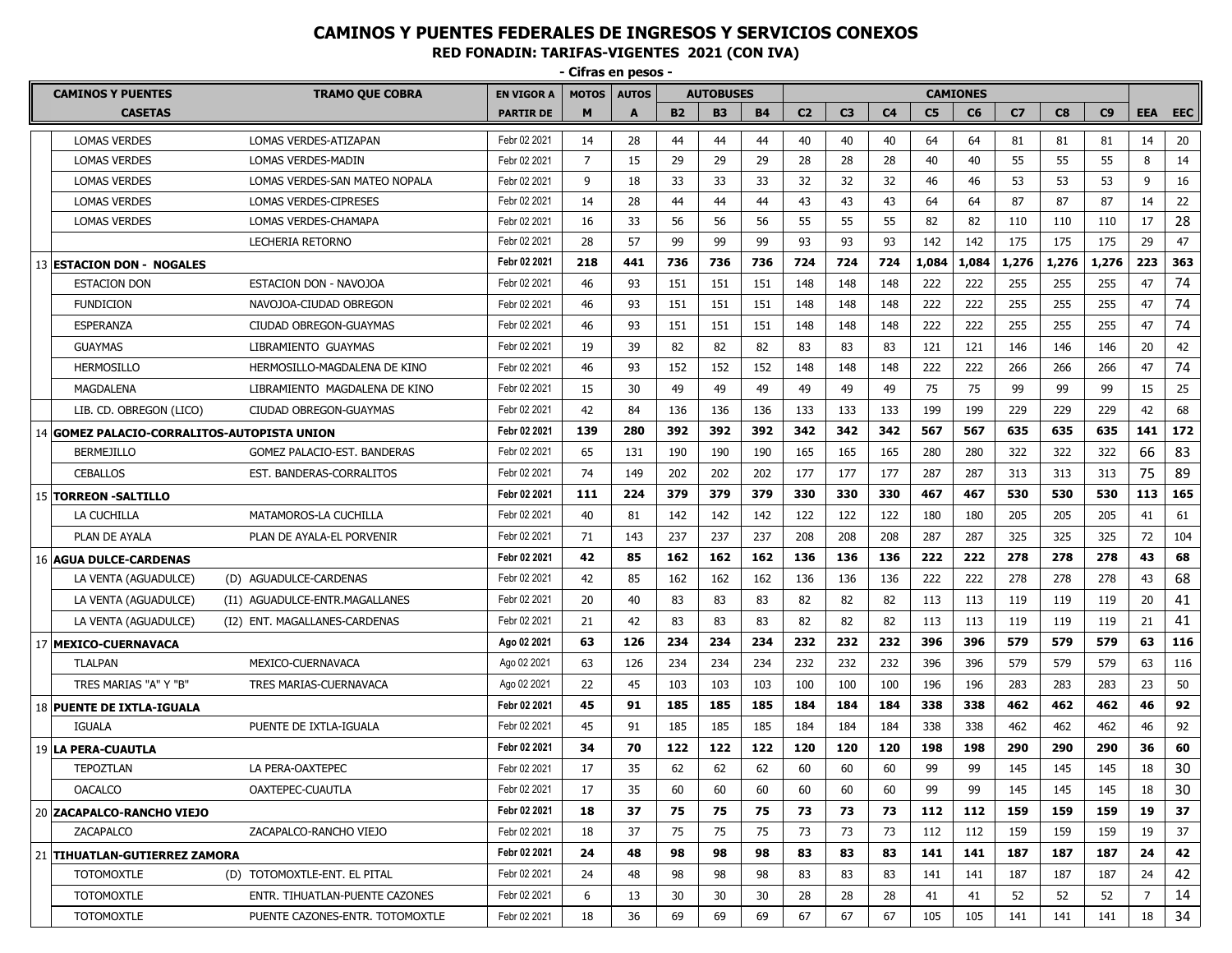**- Cifras en pesos - CAMINOS Y PUENTES TRAMO QUE COBRA EN VIGOR A MOTOS AUTOS AUTOBUSES CAMIONES CASETAS PARTIR DE M A B2 B3 B4 C2 C3 C4 C5 C6 C7 C8 C9 EEA EEC** 22 **LAS CHOAPAS-OCOZOCOAUTLA Febr 02 2021 126 255 462 462 462 390 390 390 615 615 840 840 840 129 195** LAS CHOAPAS (D) ENT. LAS CHOAPAS - ENT. NUEVO SACRIFICIO Febr 02 2021 | 42 | 85 | 154 | 154 | 154 | 130 | 130 | 130 | 205 | 205 | 280 | 280 | 280 | 43 | 65 LAS CHOAPAS (I1) ENT. LAS CHOAPAS - ENT. LAS CHOAPAS II Febr 02 2021 13 27 39 39 39 39 39 39 49 49 53 53 53 14 20 LAS CHOAPAS (I2) ENT.LAS CHOAPAS II - ENT.NUEVO SACRIFICIO Febr 02 2021 30 61 117 117 117 114 114 114 157 157 184 184 184 31 57 MALPASITO (D) ENT. NUEVO SACRIFICIO - ENT. RAUDALES Febr 02 2021 42 85 154 154 154 130 130 130 205 205 280 280 280 43 65 MALPASITO (I1) ENT. NUEVO SACRIFICIO - ENT. MALPASITO Febr 02 2021 | 23 | 46 | 82 | 82 | 82 | 81 | 81 | 81 | 110 | 110 | 124 | 124 | 124 | 23 | 41 MALPASITO (I2) ENT. MALPASITO - ENT. RAUDALES Febr 02 2021 19 39 75 75 75 73 73 73 97 97 119 119 119 20 37 OCOZOCOAUTLA (OCUILAPA) (D) ENT. RAUDALES - ENT. OCOZOCOAUTLA Febr 02 2021 42 85 154 154 154 130 130 130 205 205 280 280 280 43 65 23 **MEXICO-QUERETARO Febr 02 2021 92 184 403 403 403 385 385 773 773 1,119 1,119 1,119 1,119 92 193** TEPOTZOTLAN MEXICO TEPEJI Febr 02 2021 46 92 208 208 208 199 199 399 399 575 575 575 575 46 100 JOROBAS JOROBAS-TEPEJI Febr 02 2021 30 61 110 110 110 109 109 215 215 309 309 309 309 31 55 JOROBAS (CEM) JOROBAS-TEPEJI Febr 02 2021 30 61 110 110 110 109 109 215 215 309 309 309 309 31 55 PALMILLAS TEPEJI-PALMILLAS Febr 02 2021 46 92 195 195 195 186 186 374 374 544 544 544 544 46 93 PALMILLAS BIS TEPEJI-PALMILLAS Febr 02 2021 46 92 195 195 195 186 186 374 374 544 544 544 544 46 93 POLOTITLAN TEPEJI-POLOTITLAN Febr 02 2021 41 83 166 166 166 162 162 322 322 452 452 452 452 42 81 24 **QUERETARO-IRAPUATO Febr 02 2021 86 172 359 359 359 345 345 660 660 947 947 947 947 86 173** QUERETARO QUERETARO-CELAYA Febr 02 2021 43 86 173 173 173 166 166 329 329 462 462 462 462 43 83 APASEO QUERETARO-APASEO Febr 02 2021 20 40 75 75 75 75 75 150 150 208 208 208 208 20 38 APASEO APASEO-CELAYA Febr 02 2021 20 40 75 75 75 75 75 150 150 208 208 208 208 20 38 SALAMANCA CELAYA-SALAMANCA Febr 02 2021 30 60 134 134 134 132 132 255 255 344 344 344 344 30 66 SALAMANCA SALAMANCA-IRAPUATO Febr 02 2021 15 30 64 64 64 62 62 99 99 146 146 146 146 15 31 SALAMANCA CELAYA-IRAPUATO Febr 02 2021 43 86 186 186 186 179 179 331 331 485 485 485 485 43 90 VILLAGRAN VILLAGRAN-SALAMANCA Febr 02 2021 16 33 64 64 64 62 62 121 121 173 173 173 173 17 31 QUERETARO BIS QUERETARO-ENT.LIB. SUROESTE DE QRO. Febr 02 2021 4 9 9 9 9 9 9 9 9 9 9 9 9 5 5 QUERETARO BIS ENT.LIB. SUROESTE DE QRO.-CELAYA Febr 02 2021 | 40 | 81 | 153 | 153 | 153 | 152 | 152 | 293 | 293 | 413 | 413 | 413 | 413 | 41 | 76 CERRO GORDO CELAYA-ENT. CERRO GORDO Febr 02 2021 | 24 | 49 | 103 | 103 | 103 | 104 | 104 | 180 | 264 | 264 | 264 | 264 | 25 | 52 CERRO GORDO ENT. CERRO GORDO-IRAPUATO Febr 02 2021 22 44 86 86 86 85 85 153 153 234 234 234 234 22 43 CERRO GORDO ENT. CERRO GORDO-SALAMANCA Febr 02 2021 6 13 33 33 33 32 32 80 80 93 93 93 93 7 16 25 **MEXICO-PUEBLA Febr 02 2021 92 184 378 378 378 359 359 735 735 1,014 1,014 1,014 1,014 92 180** CHALCO MEXICO-CHALCO Febr 02 2021 11 22 40 40 40 39 39 64 64 97 97 97 97 11 20 IXTAPALUCA CHALCO-MEXICO Febr 02 2021 | 11 | 22 | 40 | 40 | 39 | 39 | 64 | 99 | 99 | 99 | 11 | 20 SAN MARCOS MEXICO-SAN MARTIN TEXMELUCAN Febr 02 2021 | 70 | 140 | 271 | 271 | 271 | 259 | 259 | 533 | 533 | 730 | 730 | 730 | 730 | 70 | 130 SAN MARCOS BIS MEXICO-CIRCUITO EXTERIOR MEXIQUENSE Febr 02 2021 | 11 | 23 | 41 | 41 | 41 | 40 | 40 | 65 | 65 | 100 | 100 | 100 | 100 | 12 | 20 SAN MARTIN SAN MARTIN TEXMELUCAN-PUEBLA Febr 02 2021 | 22 | 44 | 107 | 107 | 107 | 100 | 100 | 202 | 202 | 284 | 284 | 284 | 284 | 22 | 50 26 **PUEBLA-ACATZINGO Febr 02 2021 37 75 153 153 153 146 146 279 279 372 372 372 372 38 73** AMOZOC (D) PUEBLA-ACATZINGO Febr 02 2021 37 75 153 153 153 146 146 279 279 372 372 372 372 38 73 AMOZOC (I ) PUEBLA-AMOZOC Febr02 2021 | 19 | 39 | 75 | 75 | 75 | 73 | 73 | 139 | 139 | 196 | 196 | 196 | 196 | 20 | 37 ENT. AMOZOC III PUEBLA-ENT. (AMOZOC-PEROTE) Febr 02 2021 7 14 28 28 28 27 27 49 49 65 65 65 65 7 14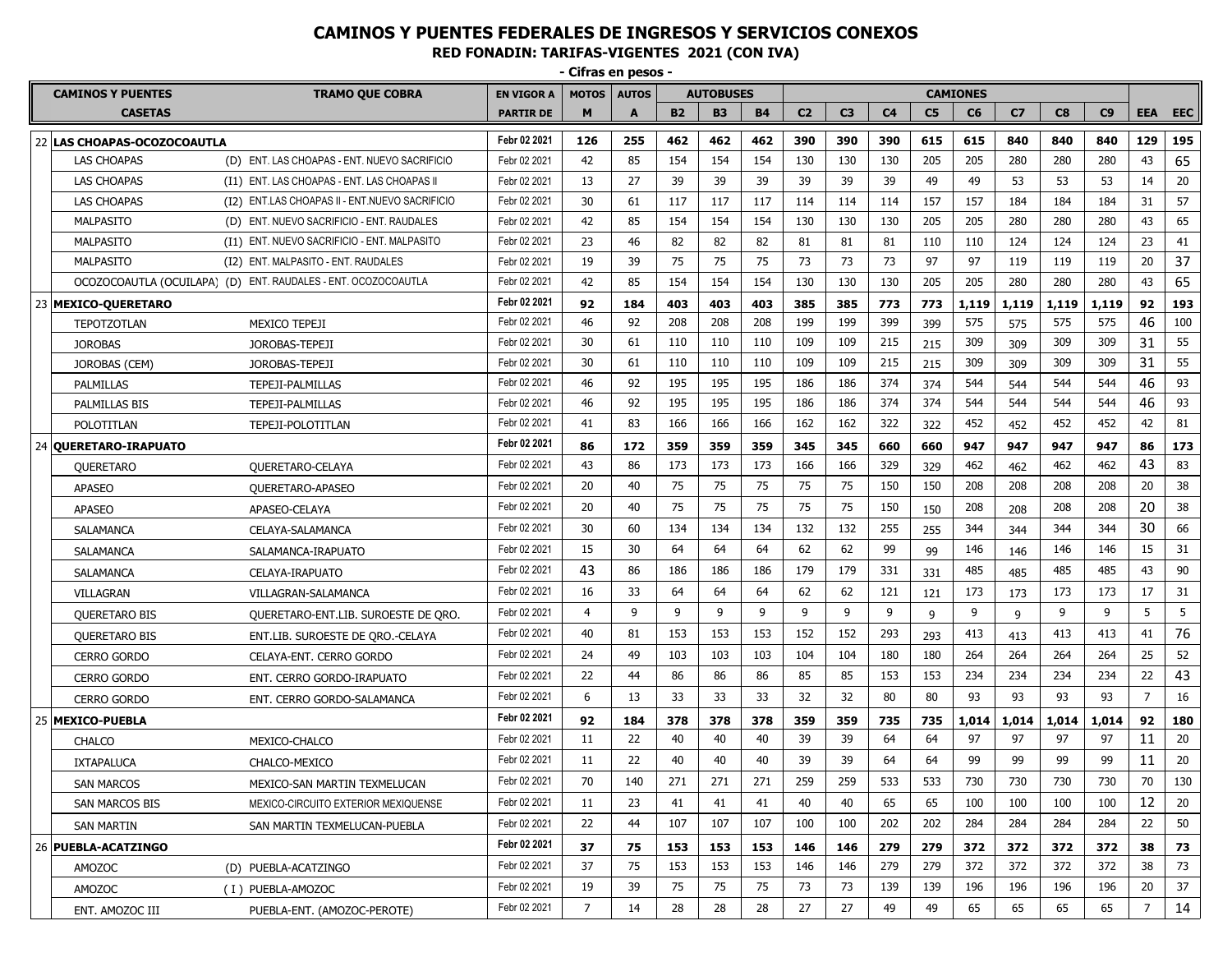**- Cifras en pesos -**

| <b>CAMINOS Y PUENTES</b><br><b>TRAMO QUE COBRA</b> |                           |                                                          | <b>EN VIGOR A</b> | <b>MOTOS</b>   | <b>AUTOS</b> |           | <b>AUTOBUSES</b> |           | <b>CAMIONES</b> |                |                |                |     |                |     |     |            |            |
|----------------------------------------------------|---------------------------|----------------------------------------------------------|-------------------|----------------|--------------|-----------|------------------|-----------|-----------------|----------------|----------------|----------------|-----|----------------|-----|-----|------------|------------|
|                                                    | <b>CASETAS</b>            |                                                          | <b>PARTIR DE</b>  | M              |              | <b>B2</b> | <b>B3</b>        | <b>B4</b> | C <sub>2</sub>  | C <sub>3</sub> | C <sub>4</sub> | C <sub>5</sub> | C6  | C <sub>7</sub> | C8  | C9  | <b>EEA</b> | <b>EEC</b> |
|                                                    | 27 ACATZINGO-CD. MENDOZA  |                                                          | Febr 02 2021      | 72             | 145          | 316       | 316              | 316       | 299             | 299            | 577            | 577            | 840 | 840            | 840 | 840 | 73         | 150        |
|                                                    | <b>ESPERANZA</b>          | (D) ACATZINGO-CD. MENDOZA                                | Febr 02 2021      | 72             | 145          | 316       | 316              | 316       | 299             | 299            | 577            | 577            | 840 | 840            | 840 | 840 | 73         | 150        |
|                                                    | ESPERANZA                 | (I1) ACATZINGO-ESPERANZA                                 | Febr 02 2021      | 37             | 75           | 159       | 159              | 159       | 158             | 158            | 288            | 288            | 421 | 421            | 421 | 421 | 38         | 79         |
|                                                    | ESPERANZA                 | (I2) ESPERANZA-CD. MENDOZA                               | Febr 02 2021      | 37             | 75           | 159       | 159              | 159       | 158             | 158            | 288            | 288            | 421 | 421            | 421 | 421 | 38         | 79         |
|                                                    | 28 CIUDAD MENDOZA-CORDOBA |                                                          | Febr 02 2021      | 17             | 34           | 86        | 86               | 86        | 71              | 71             | 139            | 139            | 187 | 187            | 187 | 187 | 17         | 36         |
|                                                    | <b>FORTIN</b>             | (D) CD. MENDOZA-CORDOBA                                  | Febr 02 2021      | 17             | 34           | 86        | 86               | 86        | 71              | 71             | 139            | 139            | 187 | 187            | 187 | 187 | 17         | 36         |
|                                                    | <b>FORTIN</b>             | (I) CD. MENDOZA-FORTIN                                   | Febr 02 2021      | $\overline{7}$ | 15           | 46        | 46               | 46        | 44              | 44             | 88             | 88             | 107 | 107            | 107 | 107 | 8          | 22         |
|                                                    | 29 TEHUACAN-OAXACA        |                                                          | Febr 02 2021      | 125            | 252          | 543       | 543              | 543       | 539             | 539            | 660            | 660            | 990 | 990            | 990 | 990 | 127        | 271        |
|                                                    |                           | CUACNOPALAN-TEHUACAN                                     | Febr 02 2021      | 23             | 46           | 107       | 107              | 107       | 106             | 106            | 132            | 132            | 206 | 206            | 206 | 206 | 23         | 53         |
|                                                    | MIAHUATLAN                | TEHUACAN-MIAHUATLAN                                      | Febr 02 2021      | 16             | 33           | 56        | 56               | 56        | 55              | 55             | 75             | 75             | 113 | 113            | 113 | 113 | 17         | 28         |
|                                                    | <b>SUCHIXTLAHUACA</b>     | (D) MIAHUATLAN-NOCHIXTLAN                                | Febr 02 2021      | 40             | 80           | 168       | 168              | 168       | 167             | 167            | 205            | 205            | 286 | 286            | 286 | 286 | 40         | 84         |
|                                                    | <b>SUCHIXTLAHUACA</b>     | (I) MIAHUATLAN-COIXTLAHUACA                              | Febr 02 2021      | 19             | 39           | 85        | 85               | 85        | 82              | 82             | 99             | 99             | 142 | 142            | 142 | 142 | 20         | 41         |
|                                                    | HUITZO DIRECTA            | (D) NOCHIXTLAN-OAXACA                                    | Febr 02 2021      | 46             | 93           | 212       | 212              | 212       | 211             | 211            | 248            | 248            | 385 | 385            | 385 | 385 | 47         | 106        |
|                                                    | HUITZO INTERMEDIA         | (I1) NOCHIXTLAN-HUITZO                                   | Febr 02 2021      | 39             | 79           | 159       | 159              | 159       | 161             | 161            | 205            | 205            | 255 | 255            | 255 | 255 | 40         | 81         |
|                                                    | HUITZO BIS                | (I2) HUITZO-OAXACA                                       | Febr 02 2021      | 15             | 30           | 50        | 50               | 50        | 49              | 49             | 71             | 71             | 101 | 101            | 101 | 101 | 15         | 25         |
|                                                    | HUITZO                    | (I3) HUITZO-NOCHIXTLAN                                   | Febr 02 2021      | 39             | 79           | 159       | 159              | 159       | 161             | 161            | 205            | 205            | 255 | 255            | 255 | 255 | 40         | 81         |
|                                                    | 30   TIJUANA-ENSENADA     |                                                          | Febr 02 2021      | 62             | 124          | 256       | 256              | 256       | 252             | 252            | 312            | 312            | 356 | 356            | 356 | 356 | 62         | 126        |
|                                                    | <b>PLAYAS</b>             | TIJUANA-ROSARITO                                         | Febr 02 2021      | 20             | 40           | 84        | 84               | 84        | 84              | 84             | 103            | 103            | 117 | 117            | 117 | 117 | 20         | 42         |
|                                                    | <b>ROSARITO</b>           | ROSARITO-LA MISION                                       | Febr 02 2021      | 20             | 40           | 84        | 84               | 84        | 84              | 84             | 103            | 103            | 117 | 117            | 117 | 117 | 20         | 42         |
|                                                    | NODO POPOTLA              | (I) LA MISIÓN-CORREDOR 2000                              | Febr 02 2021      | 18             | 36           | 72        | 72               | 72        | 72              | 72             | 87             | 87             | 102 | 102            | 102 | 102 | 18         | 36         |
|                                                    | <b>ENSENADA</b>           | LA MISION-ENSENADA                                       | Febr 02 2021      | 22             | 44           | 88        | 88               | 88        | 84              | 84             | 106            | 106            | 122 | 122            | 122 | 122 | 22         | 42         |
|                                                    | 31   RANCHO VIEJO-TAXCO   |                                                          | Febr 02 2021      | 8              | 16           | 30        | 30               | 30        | 28              | 28             | 48             | 48             | 60  | 60             | 60  | 60  | 8          | 14         |
|                                                    | <b>TAXCO</b>              | RANCHO VIEJO-TAXCO                                       | Febr 02 2021      | 8              | 16           | 30        | 30               | 30        | 28              | 28             | 48             | 48             | 60  | 60             | 60  | 60  | 8          | 14         |
|                                                    | 32 LA RUMOROSA-TECATE     |                                                          | Febr 02 2021      | 43             | 87           | 158       | 158              | 158       | 158             | 158            | 280            | 280            | 403 | 403            | 403 | 403 | 44         | 79         |
|                                                    | EL HONGO                  | (D) LA RUMOROSA-TECATE                                   | Febr 02 2021      | 43             | 87           | 158       | 158              | 158       | 158             | 158            | 280            | 280            | 403 | 403            | 403 | 403 | 44         | 79         |
|                                                    | EL HONGO                  | (I) EL HONGO TECATE                                      | Febr 02 2021      | 20             | 40           | 84        | 84               | 84        | 85              | 85             | 141            | 141            | 199 | 199            | 199 | 199 | 20         | 43         |
|                                                    | <b>EL HONGO</b>           | (I 2) LA RUMOROSA-EL HONGO                               | Febr 02 2021      | 20             | 40           | 84        | 84               | 84        | 85              | 85             | 141            | 141            | 199 | 199            | 199 | 199 | 20         | 43         |
|                                                    |                           | 33 AEROPUERTO LOS CABOS-SAN JOSE DEL CABO-CABO SAN LUCAS | Febr 02 2021      | 80             | 160          | 328       | 328              | 328       | 324             | 324            | 518            | 518            | 518 | 518            | 518 | 518 | 80         | 163        |
|                                                    | SAN JOSE DEL CABO         | AEROPUERTO LOS CABOS-SN. JOSE DEL CABO                   | Febr 02 2021      | 21             | 42           | 88        | 88               | 88        | 87              | 87             | 139            | 139            | 139 | 139            | 139 | 139 | 21         | 44         |
|                                                    | AEROPUERTO LOS CABOS      | AEROPUERTO LOS CABOS-CABO SAN LUCAS                      | Febr 02 2021      | 48             | 96           | 196       | 196              | 196       | 192             | 192            | 309            | 309            | 309 | 309            | 309 | 309 | 48         | 96         |
|                                                    | SAN JOSE DEL CABO         | SAN JOSE DEL CABO-CABO SAN LUCAS                         | Febr 02 2021      | 37             | 74           | 150       | 150              | 150       | 148             | 148            | 237            | 237            | 237 | 237            | 237 | 237 | 37         | 74         |
|                                                    | SAN JOSE DEL CABO         | SAN JOSE DEL CABO-EL MANGLE                              | Febr 02 2021      | 40             | 80           | 163       | 163              | 163       | 161             | 161            | 258            | 258            | 258 | 258            | 258 | 258 | 40         | 81         |
|                                                    | CABO SAN LUCAS            | CABO SAN LUCAS-EL MANGLE                                 | Febr 02 2021      | 22             | 44           | 90        | 90               | 90        | 89              | 89             | 142            | 142            | 142 | 142            | 142 | 142 | 22         | 45         |
|                                                    | EL MANGLE                 | AEROPUERTO LOS CABOS-EL MANGLE                           | Febr 02 2021      | 51             | 103          | 209       | 209              | 209       | 205             | 205            | 329            | 329            | 329 | 329            | 329 | 329 | 52         | 103        |
|                                                    | 34 SALINA CRUZ-LA VENTOSA |                                                          | Febr 02 2021      | 60             | 120          | 232       | 232              | 232       | 226             | 226            | 329            | 329            | 418 | 418            | 418 | 418 | 60         | 114        |
|                                                    | <b>TEHUANTEPEC</b>        | (D) SALINA CRUZ-TEHUANTEPEC                              | Febr 02 2021      | 20             | 40           | 79        | 79               | 79        | 75              | 75             | 112            | 112            | 139 | 139            | 139 | 139 | 20         | 38         |
|                                                    | <b>IXTEPEC</b>            | (D) TEHUANTEPEC-LA VENTOSA                               | Febr 02 2021      | 40             | 80           | 153       | 153              | 153       | 151             | 151            | 217            | 217            | 279 | 279            | 279 | 279 | 40         | 76         |
|                                                    | <b>IXTEPEC</b>            | (I1) TEHUANTEPEC-IXTEPEC                                 | Febr 02 2021      | 20             | 40           | 79        | 79               | 79        | 75              | 75             | 112            | 112            | 139 | 139            | 139 | 139 | 20         | 38         |
|                                                    | <b>IXTEPEC</b>            | (I2) IXTEPEC-LA VENTOSA                                  | Febr 02 2021      | 20             | 40           | 79        | 79               | 79        | 75              | 75             | 112            | 112            | 124 | 124            | 124 | 124 | 20         | 38         |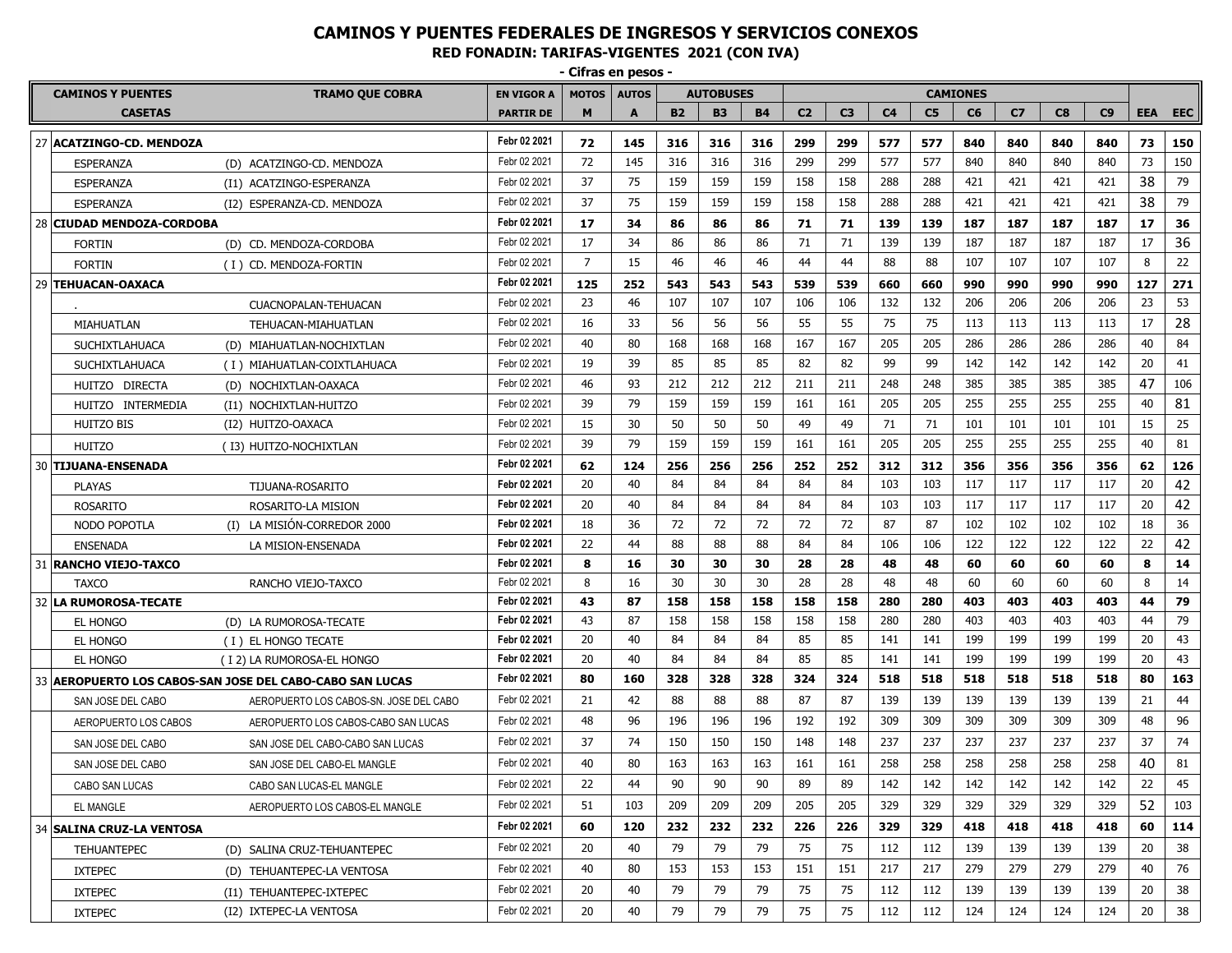| - Cifras en pesos -                 |                                     |                   |              |              |           |                  |           |                 |                |                |                |       |                |       |       |            |            |
|-------------------------------------|-------------------------------------|-------------------|--------------|--------------|-----------|------------------|-----------|-----------------|----------------|----------------|----------------|-------|----------------|-------|-------|------------|------------|
| <b>CAMINOS Y PUENTES</b>            | <b>TRAMO QUE COBRA</b>              | <b>EN VIGOR A</b> | <b>MOTOS</b> | <b>AUTOS</b> |           | <b>AUTOBUSES</b> |           | <b>CAMIONES</b> |                |                |                |       |                |       |       |            |            |
| <b>CASETAS</b>                      |                                     | <b>PARTIR DE</b>  | M            |              | <b>B2</b> | <b>B3</b>        | <b>B4</b> | C <sub>2</sub>  | C <sub>3</sub> | C <sub>4</sub> | C <sub>5</sub> | C6    | C <sub>7</sub> | C8    | C9    | <b>EEA</b> | <b>EEC</b> |
| 35   DURANGO-MAZATLÁN               |                                     | Febr 02 2021      | 332          | 668          | 1,319     | 1,319            | 1,319     | 1,319           | 1,319          | 1,940          | 1,940          | 2,658 | 2,658          | 2,658 | 2,658 | 336        | 660        |
| <b>DURANGO</b>                      | LIB. DURANGO-ENT. OTINAPA           | Febr 02 2021      | 34           | 69           | 136       | 136              | 136       | 136             | 136            | 199            | 199            | 274   | 274            | 274   | 274   | 35         | 68         |
| <b>LLANO GRANDE</b>                 | OTINAPA-ENT. PILONCILLO             | Febr 02 2021      | 51           | 103          | 203       | 203              | 203       | 203             | 203            | 300            | 300            | 409   | 409            | 409   | 409   | 52         | 102        |
| COSCOMATE                           | ENT PILONCILLO-SANTA LUCIA          | Febr 02 2021      | 162          | 325          | 642       | 642              | 642       | 642             | 642            | 944            | 944            | 1,294 | 1,294          | 1,294 | 1,294 | 163        | 321        |
| <b>MESILLAS</b>                     | (D) SANTA LUCÍA-VILLA UNIÓN         | Febr 02 2021      | 85           | 171          | 338       | 338              | 338       | 338             | 338            | 497            | 497            | 681   | 681            | 681   | 681   | 86         | 169        |
| <b>MESILLAS</b>                     | (I1) SANTA LUCÍA-LA CONCORDIA       | Febr 02 2021      | 64           | 128          | 254       | 254              | 254       | 254             | 254            | 369            | 369            | 496   | 496            | 496   | 496   | 64         | 127        |
| <b>MESILLAS</b>                     | (I2) LA CONCORDIA-VILLA UNIÓN       | Febr 02 2021      | 21           | 43           | 84        | 84               | 84        | 84              | 84             | 128            | 128            | 185   | 185            | 185   | 185   | 22         | 42         |
| 36 LAGOS DE MORENO-SAN LUIS POTOSI  |                                     | Febr 02 2021      | 59           | 118          | 240       | 240              | 240       | 232             | 232            | 232            | 342            | 342   | 479            | 479   | 479   | 59         | 116        |
| <b>LAGOS DE MORENO</b>              | LAGOS DE MORENO-SAN LUIS POTOSI     | Febr 02 2021      | 59           | 118          | 240       | 240              | 240       | 232             | 232            | 232            | 342            | 342   | 479            | 479   | 479   | 59         | 116        |
| 38 LIBRAMIENTO AMECAMECA-NEPANTLA   |                                     | Febr 02 2021      | 27           | 54           | 84        | 84               | 84        | 84              | 84             | 84             | 116            | 116   | 162            | 162   | 162   | 27         | 42         |
| <b>OZUMBA</b>                       | AMECAMECA-NEPANTLA                  | Febr 02 2021      | 27           | 54           | 84        | 84               | 84        | 84              | 84             | 84             | 116            | 116   | 162            | 162   | 162   | 27         | 42         |
| 39 LIBRAMIENTO PONIENTE DE ACAPULCO |                                     | Abr 26 2022       | 23           | 47           | 79        | 79               | 79        | 79              | 79             | 79             | 102            | 102   | 114            | 114   | 114   | 24         | 40         |
| LA VENTA BIS                        | ENTRONQUE LA VENTA- BAJOS DEL EJIDO | Abr 26 2022       | 23           | 47           | 79        | 79               | 79        | 79              | 79             | 79             | 102            | 102   | 114            | 114   | 114   | 24         | 40         |
| <b>PUENTES NACIONALES</b>           |                                     |                   |              |              |           |                  |           |                 |                |                |                |       |                |       |       |            |            |
| 1 EL ZACATAL                        | Febr 02 2021                        | 46                | 93           | 196          | 196       | 196              | 195       | 195             | 195            | 314            | 314            | 392   | 392            | 392   | 47    | 98         |            |

NOTAS :

.- (1) En la autopista Chamapa-Lechería las casetas pueden ser origen o destino; como destino el usuario paga la tarifa en la misma caseta,como origen el pago se hace en la caseta de destino. ABREVIATURAS UTILIZADAS:

| $(D) = DIRECTO$                       | $(I) = INTERME(I) = INTERMEDIO$                   | $EEA = Eje Excedente Auto$ | EEC = Eje Excedente Camión |
|---------------------------------------|---------------------------------------------------|----------------------------|----------------------------|
| M.- Motocicletas                      | C5.- Camiones de 5 ejes C4.- Camiones de 4 ejes   |                            |                            |
| A.- Autos, Motos, Panel, Pickup, Vans | C6.- Camiones de 6 ejes C5.- Camiones de 5 ejes   |                            |                            |
| B2.- Autobuses de 2 ejes              | C7 .- Camiones de 7 ejes C6 .- Camiones de 6 ejes |                            |                            |
| B3.- Autobuses de 3 ejes              | C8.- Camiones de 8 ejes C7.- Camiones de 7 ejes   |                            |                            |
| B4.- Autobuses de 4 ejes              | C9.- Camiones de 9 ejes C8.- Camiones de 8 ejes   |                            |                            |
| C2.- Camiones de 2 ejes               | EEA.- EJE EXCEDENTE ALC9.- Camiones de 9 ejes     |                            |                            |
| C3.- Camiones de 3 ejes               | EEC.- EJE EXCEDENTE CAMION                        |                            |                            |
|                                       |                                                   |                            |                            |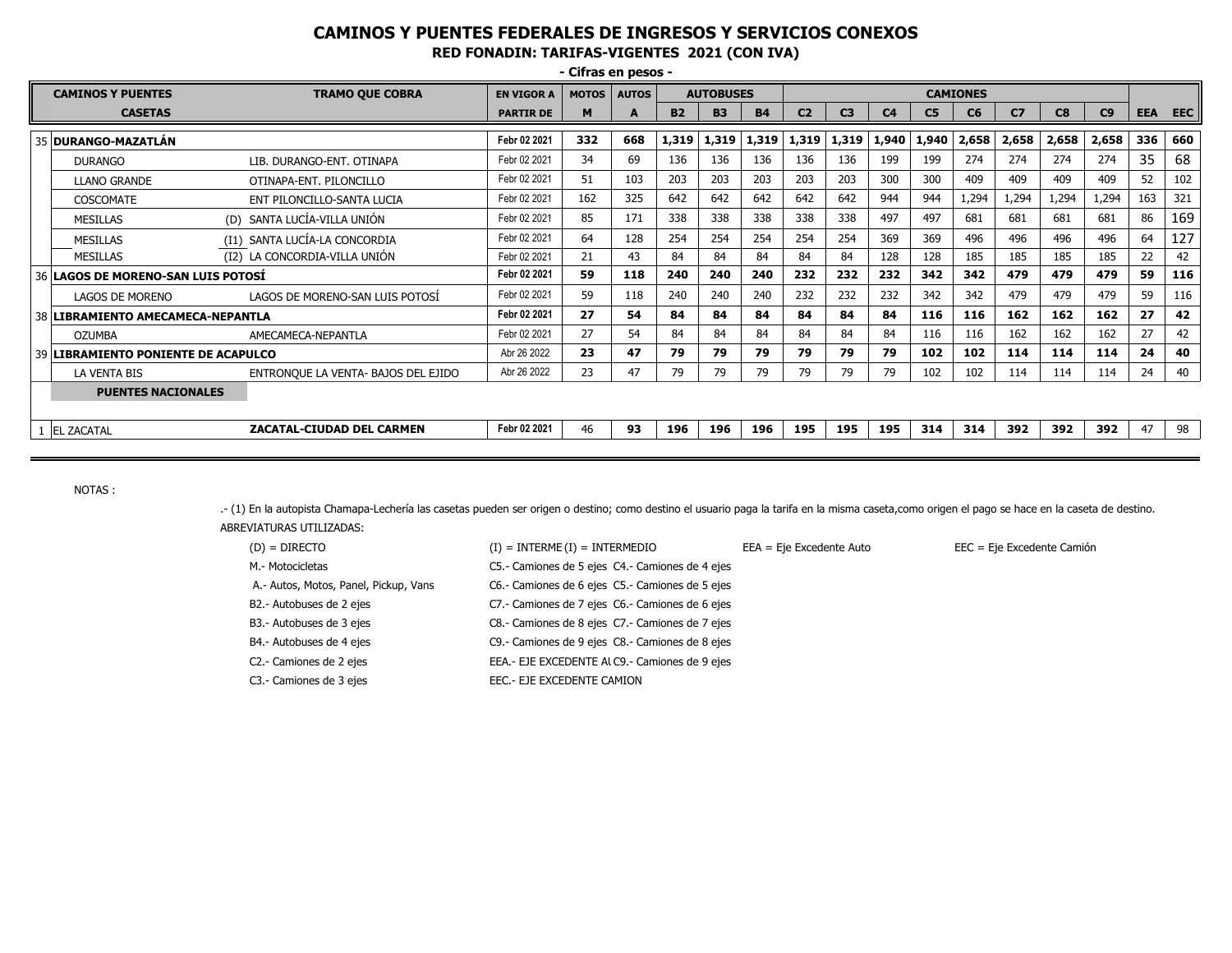#### **CAMINOS Y PUENTES FEDERALES DE INGRESOS Y SERVICIOS CONEXOS**

**RED PROPIA: TARIFAS VIGENTES 2021**

| - Cifras en pesos (CON IVA) - |                                    |                   |                   |              |                |                  |    |                |                |     |                |                 |     |     |                |                |            |
|-------------------------------|------------------------------------|-------------------|-------------------|--------------|----------------|------------------|----|----------------|----------------|-----|----------------|-----------------|-----|-----|----------------|----------------|------------|
|                               | <b>PUENTES NACIONALES</b>          | <b>EN VIGOR A</b> | <b>MOTOS</b>      | <b>AUTOS</b> |                | <b>AUTOBUSES</b> |    |                |                |     |                | <b>CAMIONES</b> |     |     |                |                |            |
|                               |                                    | <b>PARTIR DE</b>  | M                 | A            | B <sub>2</sub> | <b>B3</b>        | B4 | C <sub>2</sub> | C <sub>3</sub> | C4  | C <sub>5</sub> | C6              | C7  | C8  | C <sub>9</sub> | EEA            | <b>EEC</b> |
| $\mathbf{1}$                  | <b>CULIACAN</b>                    | Sept 06 2019      | 12                | 24           | 44             | 44               | 44 | 44             | 44             | 93  | 93             | 135             | 135 | 135 | 135            | 12             | 22         |
| $\overline{2}$                | <b>SINALOA</b>                     | Sept 06 2019      | 12                | 24           | 44             | 44               | 44 | 44             | 44             | 93  | 93             | 135             | 135 | 135 | 135            | 12             | 22         |
| $\mathsf 3$                   | <b>PANUCO</b>                      | Sept 06 2019      | 11                | 22           | 41             | 41               | 41 | 41             | 41             | 83  | 83             | 113             | 113 | 113 | 113            | 11             | 21         |
| $\overline{4}$                | <b>ALVARADO</b>                    | Sept 06 2019      | 12                | 24           | 44             | 44               | 44 | 44             | 44             | 93  | 93             | 135             | 135 | 135 | 135            | 12             | 22         |
| $\frac{5}{1}$                 | PAPALOAPAN                         | Sept 06 2019      | $12 \overline{ }$ | 24           | 44             | 44               | 44 | 44             | 44             | 93  | 93             | 135             | 135 | 135 | 135            | 12             | 22         |
| 6                             | <b>EL CARACOL</b>                  | Sept 06 2019      | 12                | 24           | 44             | 44               | 44 | 44             | 44             | 93  | 93             | 135             | 135 | 135 | 135            | 12             | 22         |
| $\boldsymbol{7}$              | <b>NAUTLA</b>                      | Sept 06 2019      | $12 \overline{ }$ | 24           | 44             | 44               | 44 | 44             | 44             | 93  | 93             | 135             | 135 | 135 | 135            | 12             | 22         |
| 8                             | <b>GRIJALVA</b>                    | Sept 06 2019      | $12 \overline{ }$ | 24           | 44             | 44               | 44 | 44             | 44             | 93  | 93             | 135             | 135 | 135 | 135            | 12             | 22         |
| $\overline{9}$                | <b>USUMACINTA</b>                  | Sept 06 2019      | 12                | 24           | 44             | 44               | 44 | 44             | 44             | 93  | 93             | 135             | 135 | 135 | 135            | 12             | 22         |
| 10                            | CADEREYTA                          | Sept 06 2019      | $\overline{7}$    | 14           | 19             | 19               | 19 | 19             | 19             | 26  | 26             | 34              | 34  | 34  | 34             | $\overline{7}$ | 10         |
| 11                            | <b>LA PIEDAD</b>                   | Sept 06 2019      | $\overline{7}$    | 14           | 21             | 21               | 21 | 21             | 21             | 32  | 32             | 50              | 50  | 50  | 50             | $\overline{7}$ | 11         |
| 12                            | <b>TECOLUTLA</b>                   | Sept 06 2019      | 12                | 24           | 42             | 42               | 42 | 42             | 42             | 89  | 89             | 135             | 135 | 135 | 135            | 12             | 21         |
| 13                            | <b>SAN JUAN</b>                    | Sept 06 2019      | 8                 | 16           | 31             | 31               | 31 | 31             | 31             | 49  | 49             | 70              | 70  | 70  | 70             | 8              | 16         |
| 14                            | <b>TAMPICO</b>                     | Sept 06 2019      | 17                | 35           | 76             | 76               | 76 | 76             | 76             | 140 | 140            | 195             | 195 | 195 | 195            | 18             | 38         |
| 15                            | TLACOTALPAN                        | Sept 06 2019      | 12                | 24           | 44             | 44               | 44 | 44             | 44             | 93  | 93             | 135             | 135 | 135 | 135            | 12             | 22         |
| 16                            | <b>DOVALI</b>                      | Sept 06 2019      | 10                | 20           | 37             | 37               | 37 | 37             | 37             | 65  | 65             | 100             | 100 | 100 | 100            | 10             | 19         |
| 17                            | <b>DOVALI BIS</b>                  | Sept 06 2019      | 10                | 20           | 37             | 37               | 37 | 37             | 37             | 65  | 65             | 100             | 100 | 100 | 100            | 10             | 19         |
| 18                            | ACCESO A REFINERÍA LÁZARO CÁRDENAS | Sept 06 2019      | 10                | 20           | 37             | 37               | 37 | 37             | 37             | 65  | 65             | 100             | 100 | 100 | 100            | 10             | 19         |
|                               | <b>PUENTES INTERNACIONALES</b>     |                   |                   |              |                |                  |    |                |                |     |                |                 |     |     |                |                |            |
| $\mathbf{1}$                  | <b>MATAMOROS</b>                   | Sept 06 2019      | 15                | 30           | 60             | 60               | 60 | 60             | 60             | 60  | 60             | 60              | 60  | 60  | 60             | 15             | $30\,$     |
| $\overline{\mathbf{c}}$       | <b>CAMARGO</b>                     | Sept 06 2019      | 15                | 30           | 60             | 60               | 60 | 60             | 60             | 60  | 60             | 60              | 60  | 60  | 60             | 15             | $30\,$     |
| $\overline{3}$                | MIGUEL ALEMAN                      | Sept 06 2019      | 15                | 30           | 60             | 60               | 60 | 60             | 60             | 60  | 60             | 60              | 60  | 60  | 60             | 15             | 30         |
| 4                             | <b>REYNOSA</b>                     | Sept 06 2019      | 15                | 30           | 60             | 60               | 60 | 60             | 60             | 60  | 60             | 60              | 60  | 60  | 60             | 15             | 30         |
| $\sqrt{5}$                    | <b>LAS FLORES</b>                  | Sept 06 2019      | 15                | 30           | 60             | 60               | 60 | 60             | 60             | 60  | 60             | 60              | 60  | 60  | 60             | 15             | 30         |
| 6                             | <b>OJINAGA</b>                     | Sept 06 2019      | 14                | 28           | 54             | 54               | 54 | 54             | 54             | 54  | 54             | 54              | 54  | 54  | 54             | 14             | 27         |
| 8                             | RODOLFO ROBLES                     | Sept 06 2019      | 9                 | 19           | 32             | 32               | 32 | 32             | 32             | 63  | 63             | 90              | 90  | 90  | 90             | 10             | 16         |
| 9                             | PIEDRAS NEGRAS                     | Sept 06 2019      | 15                | 30           | 60             | 60               | 60 | 60             | 60             | 60  | 60             | 60              | 60  | 60  | 60             | 15             | 30         |
| 10                            | <b>ACUÑA</b>                       | Sept 06 2019      | 15                | 30           | 60             | 60               | 60 | 60             | 60             | 60  | 60             | 60              | 60  | 60  | 60             | 15             | 30         |
| 11                            | LAREDO                             | Sept 06 2019      | 15                | 30           | 60             | 60               | 60 | 60             | 60             | 60  | 60             | 60              | 60  | 60  | 60             | 15             | 30         |
| 12                            | JUAREZ-LINCOLN                     | Sept 06 2019      | 15                | 30           | 65             | 65               | 65 | 65             | 65             | 130 | 130            | 216             | 216 | 216 | 216            | 15             | 33         |

13 SUCHIATE II (ING. LUIS CABRERA) Sept 06 2019 9 19 32 32 32 32 32 32 63 63 63 90 90 90 90 10 16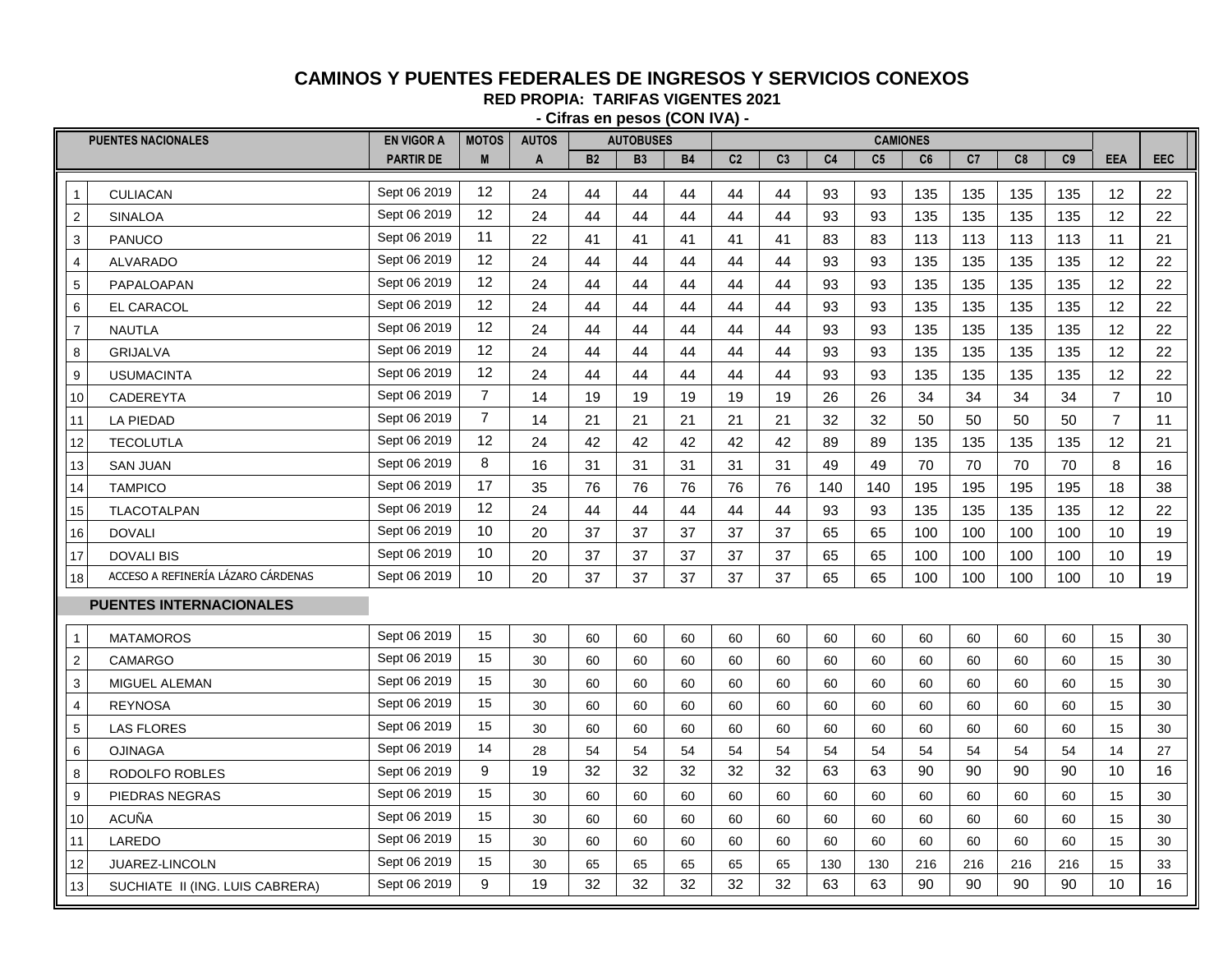# **CAMINOS Y PUENTES FEDERALES DE INGRESOS Y SERVICIOS CONEXOS**

**RED PROPIA: TARIFAS VIGENTES 2021**

**- Cifras en pesos -**

| <b>CAMINOS</b><br><b>TRAMO QUE COBRA</b> |                             | <b>EN VIGOR A</b> | <b>MOTOS</b> | <b>AUTOS</b>          |           | <b>AUTOBUSES</b> |           | <b>CAMIONES</b> |    |     |                |     |            |     |                |            |            |
|------------------------------------------|-----------------------------|-------------------|--------------|-----------------------|-----------|------------------|-----------|-----------------|----|-----|----------------|-----|------------|-----|----------------|------------|------------|
| <b>CASETAS</b>                           |                             | <b>PARTIR DE</b>  | M            | $\mathbf{A}$          | <b>B2</b> | <b>B3</b>        | <b>B4</b> | C2              | სა | C4  | C <sub>5</sub> | Cb. | C7         | C8  | C <sub>9</sub> | <b>EEA</b> | <b>EEC</b> |
|                                          |                             |                   |              |                       |           |                  |           |                 |    |     |                |     |            |     |                |            |            |
| <b>CHAPALILLA-COMPOSTELA</b>             |                             | Sept 06 2019      | 19           | 38                    | 75        | 75               | 75        | 75              | 75 | 145 | 145            | 200 | <b>200</b> | 200 | 200            | 19         | -38        |
| <b>COMPOSTELA</b>                        | CHAPALILLA-COMPOSTELA       | Sept 06 2019      | 19           | 38                    | 75        | 75               | 75        | 75              | 75 | 145 | 145            | 200 | 200        | 200 | 200            | 19         | 38         |
| 2 ENT. CUAUHTEMOC-ENT. OSIRIS            |                             | Sept 06 2019      | 21           | 41                    | 59        | 59               | 59        | 59              | 59 | 83  | 83             | 107 | 107        | 107 | 107            | 21         | -30        |
| ZACATECAS                                | ENTR. CD. CUAUHTEMOC-OSIRIS | Sept 06 2019      | 21           | $\mathbf{A}^{\prime}$ | 59        | 59               | 59        | 59              | 59 | 83  | 83             | 107 | 107        | 107 | 107            | 21         | 30         |
|                                          |                             |                   |              |                       |           |                  |           |                 |    |     |                |     |            |     |                |            |            |

ABREVIATURAS UTILIZADAS:

M.- Motos

A.- Autos, Panel, Pickup, Vans C5.- Camiones de 5 ejes

B2.- Autobuses de 2 ejes C6.- Camiones de 6 ejes

- B3.- Autobuses de 3 ejes C7.- Camiones de 7 ejes
	-
- B4.- Autobuses de 4 ejes C8.- Camiones de 8 ejes

C2.- Camiones de 2 ejes C9.- Camiones de 9 ejes

- C3.- Camiones de 3 ejes
- C4.- Camiones de 4 ejes